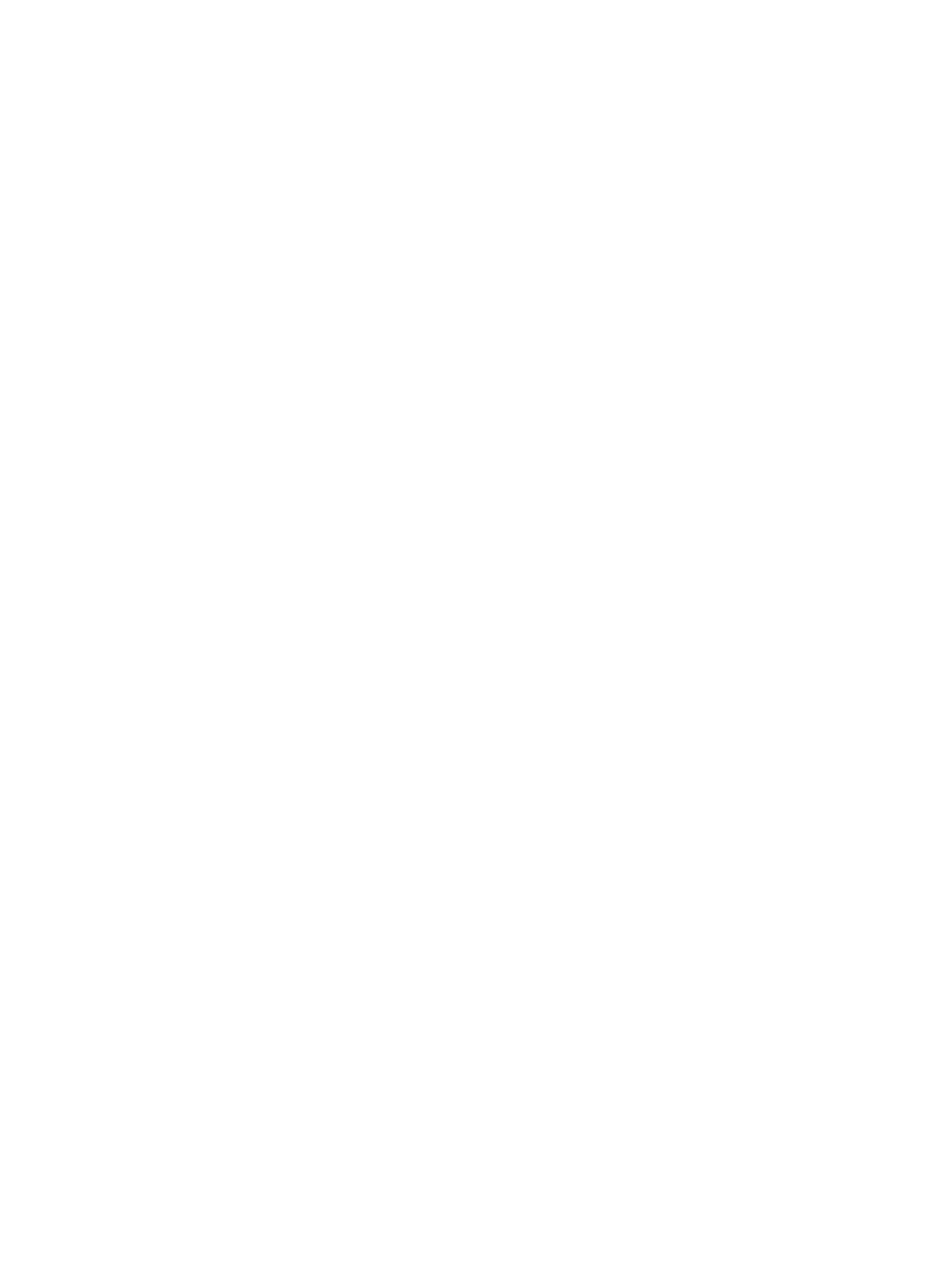#### **BAR FOOD SELECTION**

| <b>Rock Oysters</b><br>Served with Shallot Vinegar                                                          | Each 4.5 Half Dozen 27 Dozen 54 |  |
|-------------------------------------------------------------------------------------------------------------|---------------------------------|--|
| House marinated Gordal Olives and Pickles                                                                   | 8                               |  |
| Broad Bean, Chickpea and Cashew Hummus, Grilled Leeks                                                       | 12                              |  |
| Sole Goujons, Tartare Sauce                                                                                 | 14                              |  |
| Northall Salmon Rillettes, Fennel Seed Toasted Bread                                                        | 17                              |  |
| Terrine en Croûte, Pickled Walnut                                                                           | 18                              |  |
| Lobster Brioche Roll, Endive and Chive Salad                                                                | 26                              |  |
| Classic Club Sandwich, French Fries                                                                         | 24                              |  |
| Caesar Salad<br>Add to your salad:<br>Chicken<br>Prawns<br>Halloumi                                         | 19<br>10<br>12<br>9             |  |
| Corinthia Beef Burger, Lettuce, Tomato, Raclette Cheese, Grilled Onion,<br>Mustard Mayonnaise, French Fries | 29                              |  |
| Penne Pasta, Roasted Tomato, Chilli, Basil, Parmesan                                                        | 24                              |  |
| Grilled Ribeye Steak, Tomato Portobello Mushroom, Chimichurri, French Fries                                 | 54                              |  |
| <b>DESSERTS</b>                                                                                             |                                 |  |
| Ecuadorian Single Origin Dark Chocolate Tartlet<br>Monsoon Malabar Coffee & Dalmore 12YO Whisky             | 17.5                            |  |
| Rhubarb & Gariguette Strawberry<br>Vanilla Panna Cotta                                                      | 17.5                            |  |
| Alphonso Mango<br>Coconut Meringue, Calamansi Sorbet                                                        | 17.5                            |  |

*(V)* Vegetarian

Food Allergies and Intolerances:

Should you have any questions regarding the content or preparation of any of our food please ask one of our team. A 15% discretionary service charge will be added to your final bill. All prices include VAT.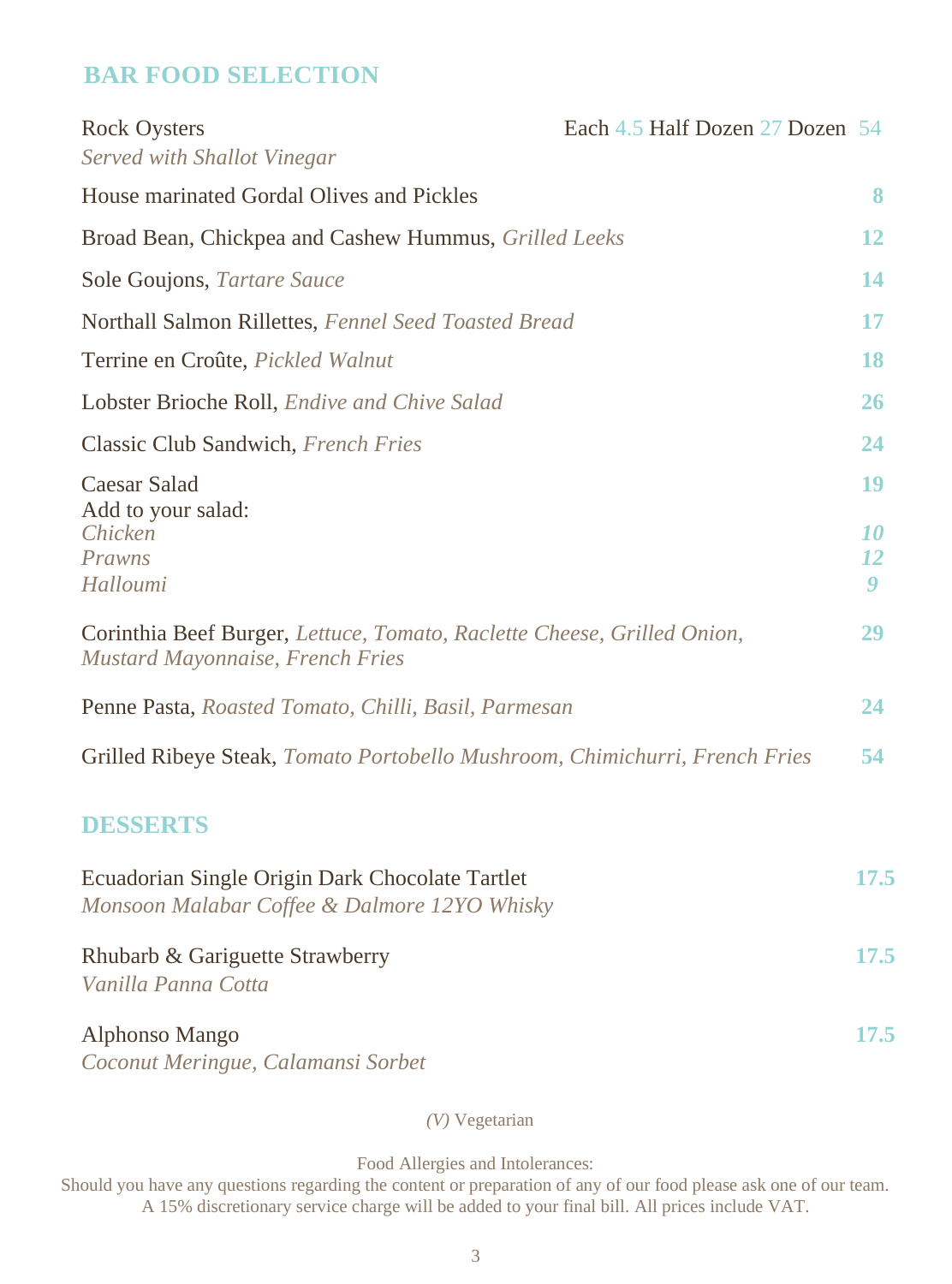#### **TEA**

*We can guide you through our extensive range offine tea fromourmastertea blender, Canton Tea House.*

| English Breakfast Tea                             |     |
|---------------------------------------------------|-----|
| Peppermint, Fresh Mint, Rooibos, Chamomile Flower |     |
| Earl Grey, Darjeeling Goomtee                     | 7.5 |

#### **COFFEE**

*RainforestAlliance certifiedArabica beans-fullbodied coffeewithgreatdepth and intensity.*

| Espresso, Macchiato                                                         | 6   |
|-----------------------------------------------------------------------------|-----|
| Double Espresso                                                             | 7   |
| Double Espresso Macchiato                                                   | 8   |
| Cappuccino, Cafe Latte, Mocha                                               | 7.5 |
| Americano                                                                   | 7   |
| <b>Hot Chocolate</b><br>Served in a pot with Marshmallows and Whipped Cream | 9   |
|                                                                             |     |

#### **YOU DESERVE IT** *(served between 14:30-17:00)*

| Selection of Afternoon Tea Cakes                               | 28   |
|----------------------------------------------------------------|------|
| Lemon Drizzle Cake                                             | 17.5 |
| Selection of 2 Scones served with clotted cream and jam        | 12   |
| <b>Selection of 4 Scones</b> served with clotted cream and jam | 24   |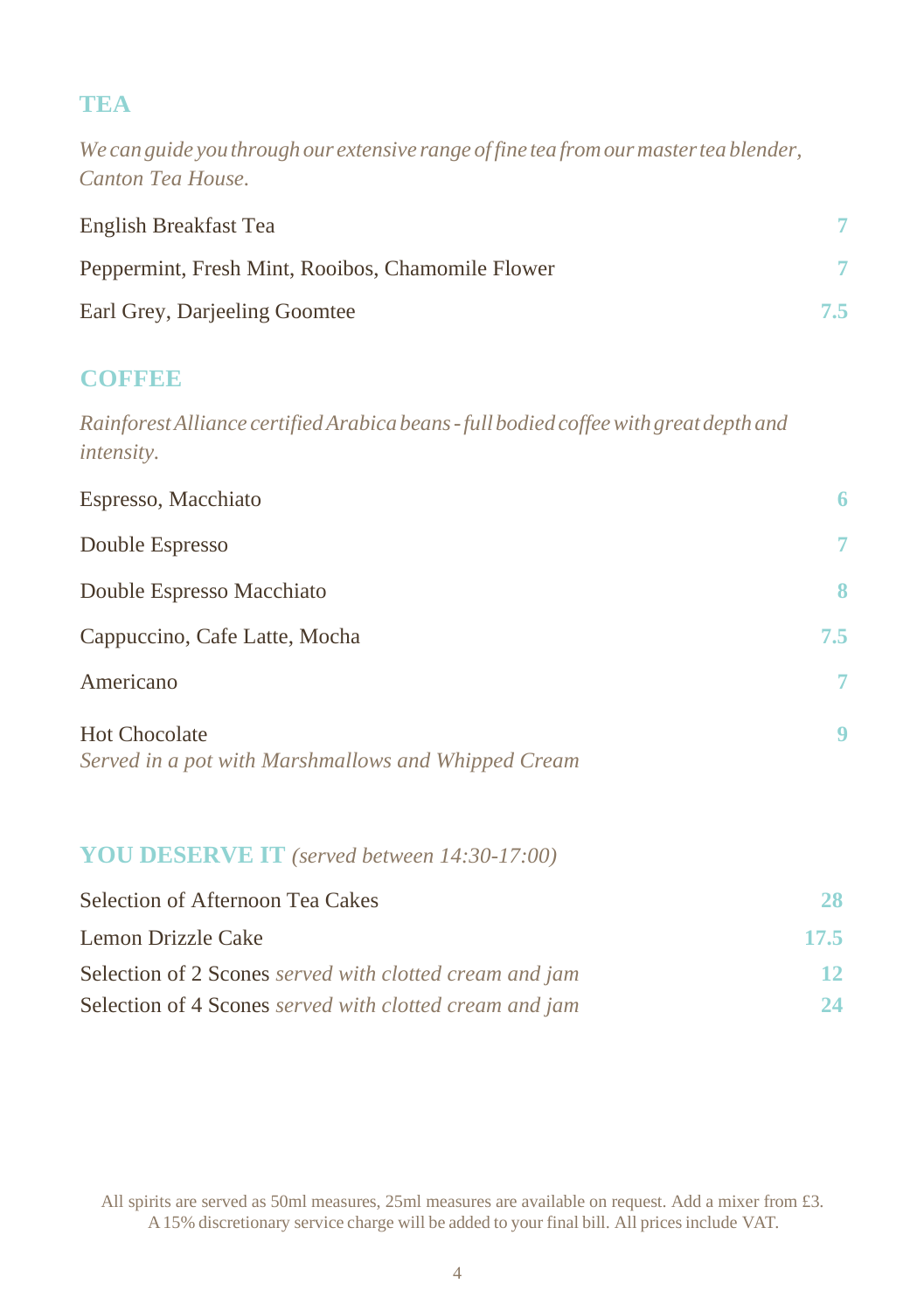| <b>SPARKLING WINES</b>                                                                                          | 125ml          | <b>Bottle</b>                  |
|-----------------------------------------------------------------------------------------------------------------|----------------|--------------------------------|
| Gusborne Estate, Blanc de Blancs, Kent, England 2016                                                            | 17             | 83                             |
| Laurent-Perrier, La Cuvée Brut NV<br>Laurent-Perrier, Cuvée Rosé NV<br>Laurent-Perrier, Gran Siécle N24 Brut NV | 19<br>26<br>35 | 90<br><b>140</b><br><b>200</b> |
| Ruinart, Rosé NV                                                                                                | 30             | 165                            |
| "R" de Ruinart NV                                                                                               |                | 140                            |
| Ruinart, Blanc de Blancs NV                                                                                     |                | <b>160</b>                     |
| Moutard, Arbane Vieilles Vignes 2007                                                                            |                | <b>198</b>                     |
| Laherte Freres, Rose de Meunier, Extra Brut NV                                                                  |                | <b>140</b>                     |
| Laurent-Perrier, Vintage 2008                                                                                   |                | 145                            |
| Billecart-Salmon, Brut Reserve NV                                                                               |                | <b>110</b>                     |
| Billecart-Salmon, Brut Rosé NV                                                                                  |                | <b>160</b>                     |
| Billecart-Salmon, Vintage 2008                                                                                  |                | 190                            |
| Bollinger, Grande Année Rosé, Vintage 2007                                                                      |                | 290                            |
| Bollinger, Grande Année, Vintage 2012                                                                           |                | 250                            |
| Bollinger, Special Cuvée, NV                                                                                    |                | 165                            |
| Dom Pérignon Rosé, Vintage 2006                                                                                 |                | 360                            |
| Dom Pérignon, Vintage 2012                                                                                      |                | 350                            |
| Jacques Selosse "Initial" Grand Cru Blanc de Blancs NV                                                          |                | 600                            |
| Louis Roederer, Cristal Brut, Vintage 2014                                                                      |                | 435                            |
| Louis Roederer, Cristal Rosé, Vintage 2013                                                                      |                | 850                            |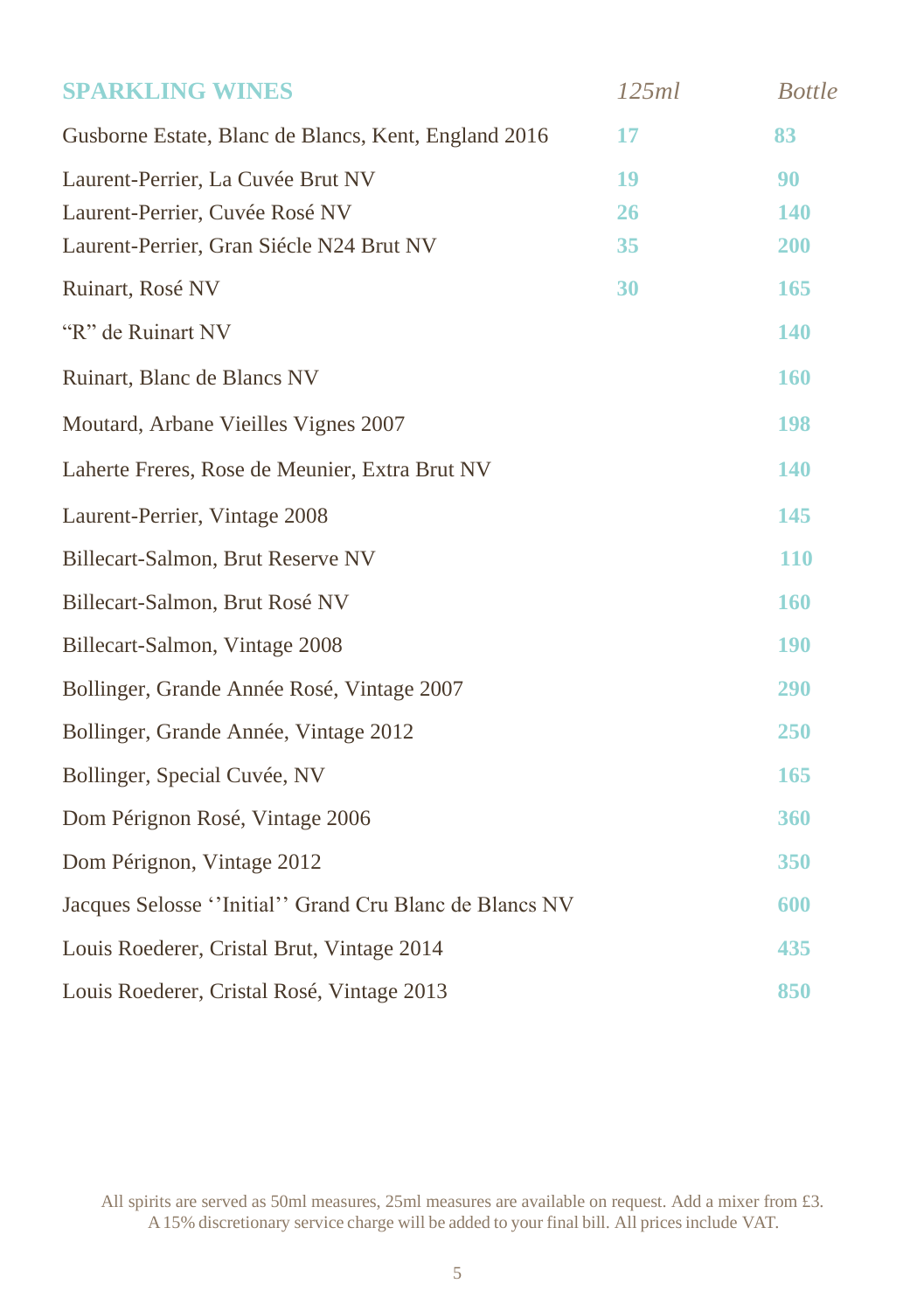| <b>WHITE WINE</b>                                                        | 125ml | <b>Bottle</b> |
|--------------------------------------------------------------------------|-------|---------------|
| Quinta Do Crasto,<br>Douro, Portugal 2019                                | 12    | 62            |
| Jurancon, Brut Ocean, Cave de Gan,<br>South West, France 2020            | 12.5  | 68            |
| Grüner Veltliner, Ebner Ebenauer,<br>Niederösterreich, Austria 2020      | 13    | 70            |
| Chenin Blanc Reserve, Ken Forrester,<br>Stellenbosch, South Africa 2019  | 15    | 78            |
| Montagny Cuvee "le Clou" Domaine du Clos Salmon<br>Burgundy, France 2019 | 16    | 82            |
| Sancerre, Domaine Gérard Boulay<br>Loire, France 2020                    | 18    | 90            |
| Meursault, Ballot Millot<br>Burgundy, France 2018                        | 25    | 145           |
| <b>ROSÉ</b>                                                              | 125ml | <b>Bottle</b> |
| Rock Angel<br>Château d'Esclans Provence, France 2020                    | 18    | 100           |

*Coravin Wine Selection*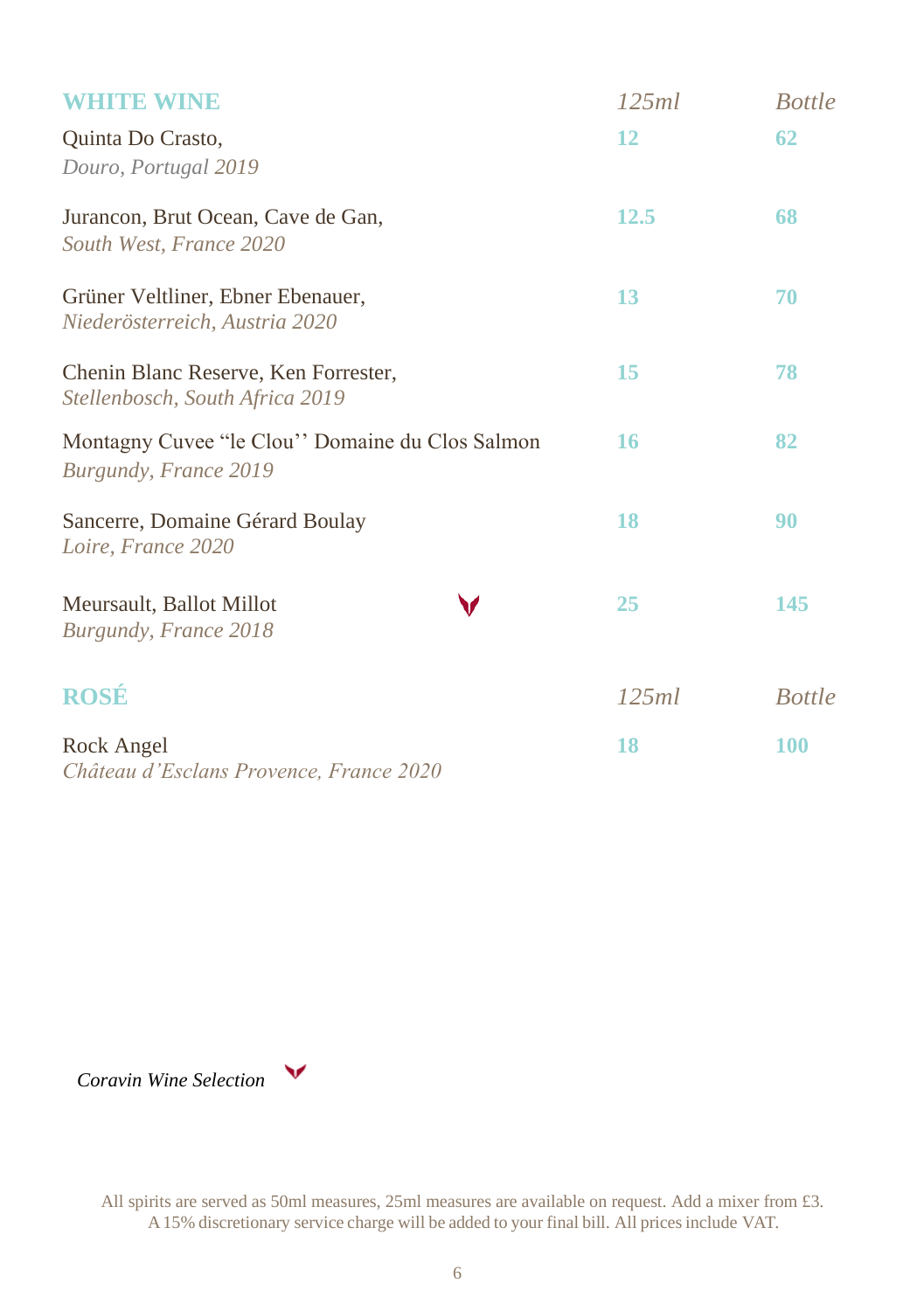| <b>RED WINES</b>                                                                  | 125ml | <b>Bottle</b> |
|-----------------------------------------------------------------------------------|-------|---------------|
| Garnacha, Inmune, Tandem, Yerri Valley<br>Navarra, Spain 2020                     | 12    | 60            |
| Syrah, Trinity Hill,<br>Hawkes Bay, New Zealand 2019                              | 13    | 72            |
| Bourgogne Rouge, Domaine Chavy Chouet,<br>Burgundy, France 2019                   | 15.5  | 90            |
| Botrosecco, Le Mortelle, Antinori<br>Maremma, Tuscany, Italy 2018                 | 16    | 92            |
| Le Macchiole, Bolgheri<br>Tuscany, Italy 2019                                     | 14    | 74            |
| Châteauneuf-du-Pape, Domaine de la Charbonniere<br>Southern Rhône, France 2019    | 18.5  | 98            |
| Guidalberto Tenuta San Guido<br>Tuscany, Italy 2019                               | 20    | 105           |
| Le Serre Nuove dell'Ornellaia<br>Tuscany, Italy 2018                              | 30    | 165           |
| Château Rauzan-Ségla, Margaux<br>Bordeaux, France 2008                            | 52    | 290           |
| Flor de Pingus, Dominio de Pingus<br>Ribera del Duero, Spain 2011                 | 42    | 250           |
| Nuits-Saint-Georges, 1er Cru Richemone,<br>Dom.Perrot-Minot Burgundy, France 2013 | 48    | 320           |

*Coravin Wine Selection*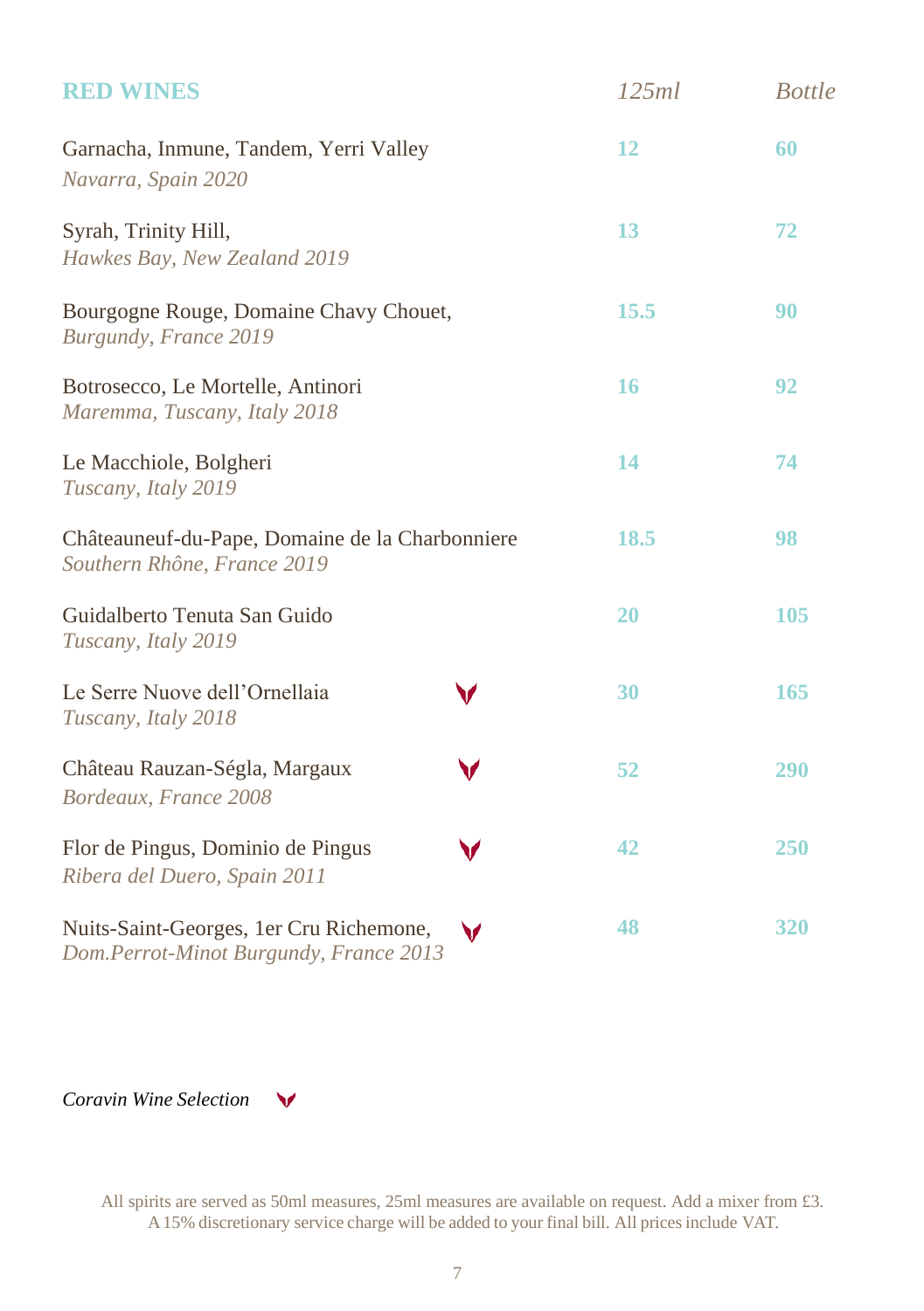## **COCKTAILS**

*All signature cocktails are bespoke from the world's best English writers.*

| <b>Triple Dazzle</b>                                                          | 20 |
|-------------------------------------------------------------------------------|----|
| "Of course, it's edible, everything in this room is edible. Even I'm edible". |    |
| Charlie and the Chocolate Factory - Roald Dahl, Courvoisier VSOP Cognac,      |    |
| Crème de Cacao Brown, Tonka Beans, Espresso Coffee                            |    |
| Gold                                                                          | 20 |
| "The only violet eyes that Bond has ever seen".                               |    |
| Goldfinger - Ian Fleming                                                      |    |
| Grey Goose Vodka, Lychee, Violet, Citrus, Gold                                |    |
| The Mad Cocktail                                                              | 20 |
| "If I had a world of my own, everything would be nonsense.                    |    |
| Nothing would be what it is because everything would be what it isn't".       |    |
| Alice in Wonderland - Lewis Carroll                                           |    |
| Patron Silver Tequila, Bergamot, Kumquats, Lime, Absinthe,                    |    |
| Orange Bitters, Butterfly Pea Flowers                                         |    |
| Elementary, Dear                                                              | 20 |
| "There is nothing more deceptive than an obvious fact".                       |    |
| Sherlock Holmes - Sir Arthur Conan Doyle                                      |    |
| Dalmore 12, Laphroaig 10, Tawny Port 10yo, Angostura Bitters,                 |    |
| Lemon, Miraculous Foamer                                                      |    |
| A Spoonful                                                                    | 20 |
| "I'm practically perfect in every way".                                       |    |
| Mary Poppins - P.L. Travers                                                   |    |
| Bacardi 8 Rum, Bacardi Carta Blanca Rum, Coconut, Spices, Mango, Lime         |    |
| Orient Old Fashioned                                                          | 20 |
| "The impossible could not have happened, therefore the impossible             |    |
| must be possible".                                                            |    |
| Murder on the Orient Express - Agatha Christie                                |    |
| Woodford Reserve Bourbon, Woodford Rye, Banana, Chocolate Bitters             |    |
|                                                                               |    |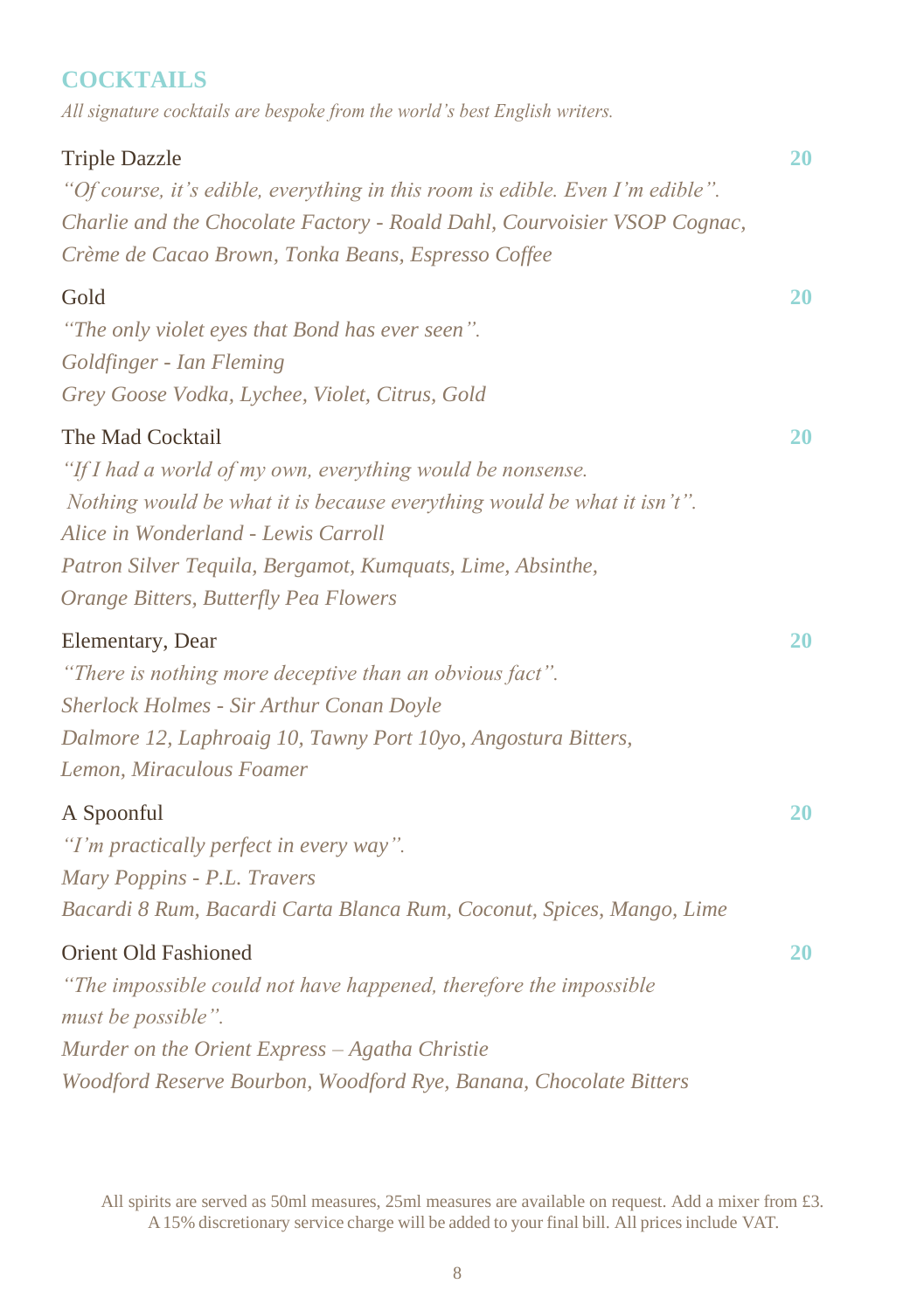| <b>CHAMPAGNE COCKTAILS</b>                                                         |    |
|------------------------------------------------------------------------------------|----|
| Corinthia London is truly a beautiful hotel.                                       |    |
| We based this list on the most iconic sights you can appreciate.                   |    |
| The Pianist                                                                        | 21 |
| Let yourself go to the beautiful melodies from the piano.                          |    |
| Sloe Gin, Rose Liqueur, Gusborne                                                   |    |
| Nightlight                                                                         | 21 |
| London by night is beautiful. Corinthia by night is magical.                       |    |
| Bombay Sapphire Gin, Crème de Poire, Caraway, Cumin, Lemon, Gusborne               |    |
| <b>Pretty Little Miss</b>                                                          | 21 |
| If you are lucky enough to see her, make sure to point her in the right direction. |    |
| Jack Daniels Single Barrel, Ice Cider, Cloudy Apple, Elderflower,                  |    |
| Fino Sherry, Gusborne                                                              |    |
| Crystal Chandelier                                                                 | 21 |
| The most iconic piece of our hotel; The 1001 Baccarat Crystal Chandelier.          |    |
| Bombay Sapphire, Lychee, St Germain, Laurent Perrier Brut                          |    |
|                                                                                    |    |
| <b>THE EXCLUSIVE</b>                                                               |    |
| A Corinthia exclusivity Negroni                                                    |    |
| The Exclusive Negroni                                                              | 19 |
| Whitley Neil Connoisseur's Cut, Kam & Son's, Martini Rubino                        |    |
|                                                                                    |    |
| <b>MOCKTAILS</b>                                                                   |    |
| <b>Little Peter</b>                                                                | 12 |
| The tale of Peter Rabbit - Beatrix Potter                                          |    |
| Seedlip Garden, Orange, Carrot, Honey, Lime, Ginger Beer                           |    |
| <b>Be Butterfly</b>                                                                | 12 |

*The Very Hungry Caterpillar – Eric Carle Seedlip Spice, Grapefruit, Peach, Lychee, Strawberries*

| Wise Mouse                                                   |  |
|--------------------------------------------------------------|--|
| Gruffalo - Julia Donaldson                                   |  |
| Seedlip Grove, Orange, Almond Milk, Orgeat, Lime, Ginger Ale |  |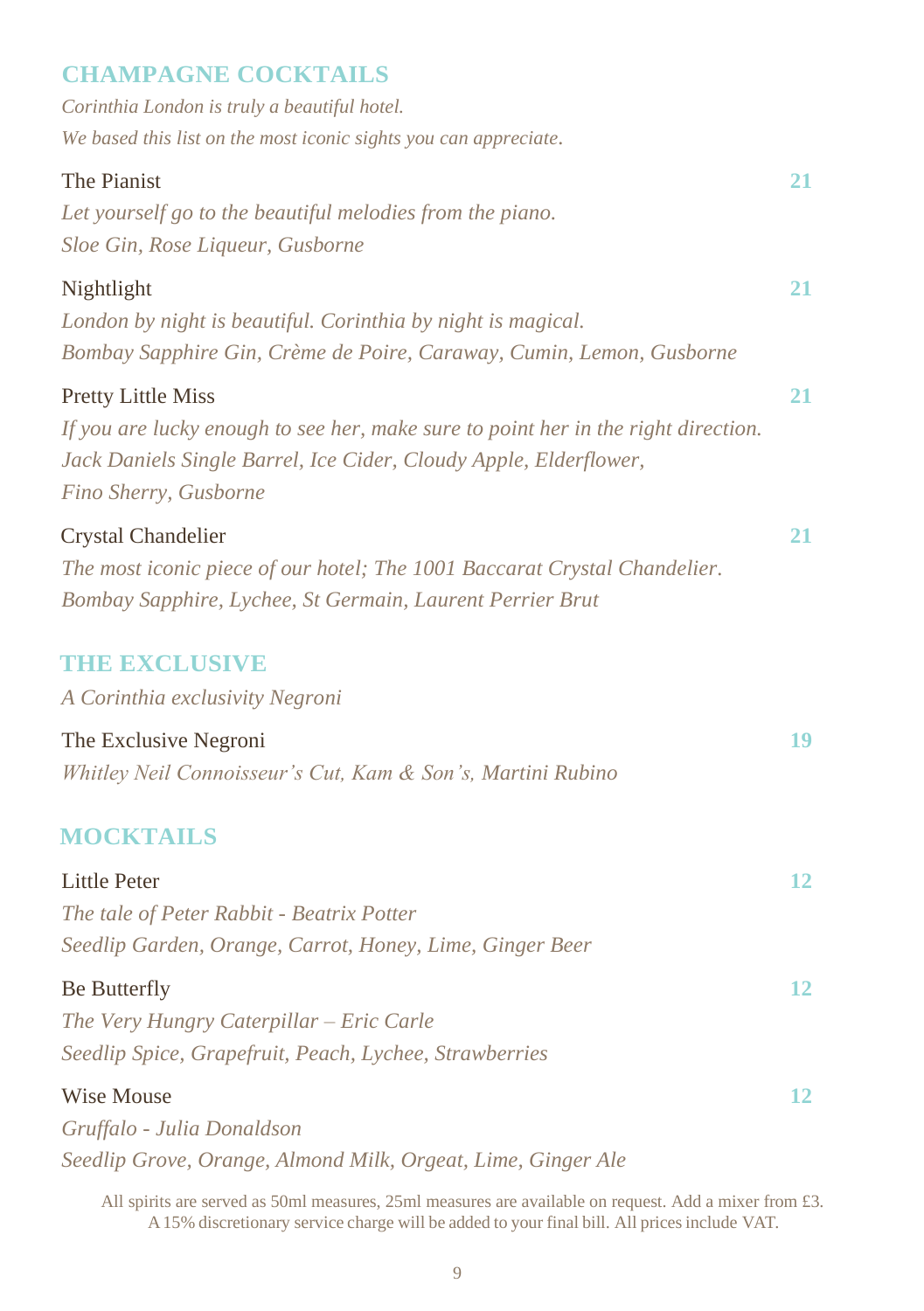### **GIN**

| Jensen's Old Tom (England)                 | 14        |
|--------------------------------------------|-----------|
| Portobello Road (England)                  | 16        |
| Sipsmith (England)                         | 14        |
| Sipsmith Sloe (England)                    | 15        |
| Star of Bombay (England)                   | 16        |
| Whitley Neill (England)                    | 15        |
| Whitley Neill Blood Orange (England)       | 16        |
| Whitley Neill Rhubarb and Ginger (England) | 16        |
| Whitley Neill Connoisseurs Cut (England)   | 16        |
| Hendrick's (Scotland)                      | 15        |
| Tanqueray No. Ten (Scotland)               | 15        |
| The Botanist 22 (Scotland)                 | 16        |
| Ki No Bi Kyoto Dry Gin (Japan)             | 19        |
| Monkey 47 (Germany)                        | 19        |
| G'Vine (France)                            | 19        |
| Gin Mare (Spain)                           | 15        |
| <b>VODKA</b>                               |           |
| Belvedere (Poland)                         | 16        |
| Konik's Tail (Poland)                      | 15        |
| Grey Goose (France)                        | <b>16</b> |
| Grey Goose Citrus (France)                 | 15        |
| Beluga Noble (Russia)                      | 16        |

All spirits are served as 50ml measures, 25ml measures are available on request. Add a mixer from £3. A15% discretionary service charge will be added to your final bill. All pricesinclude VAT.

Beluga Goldline *(Russia)* **46**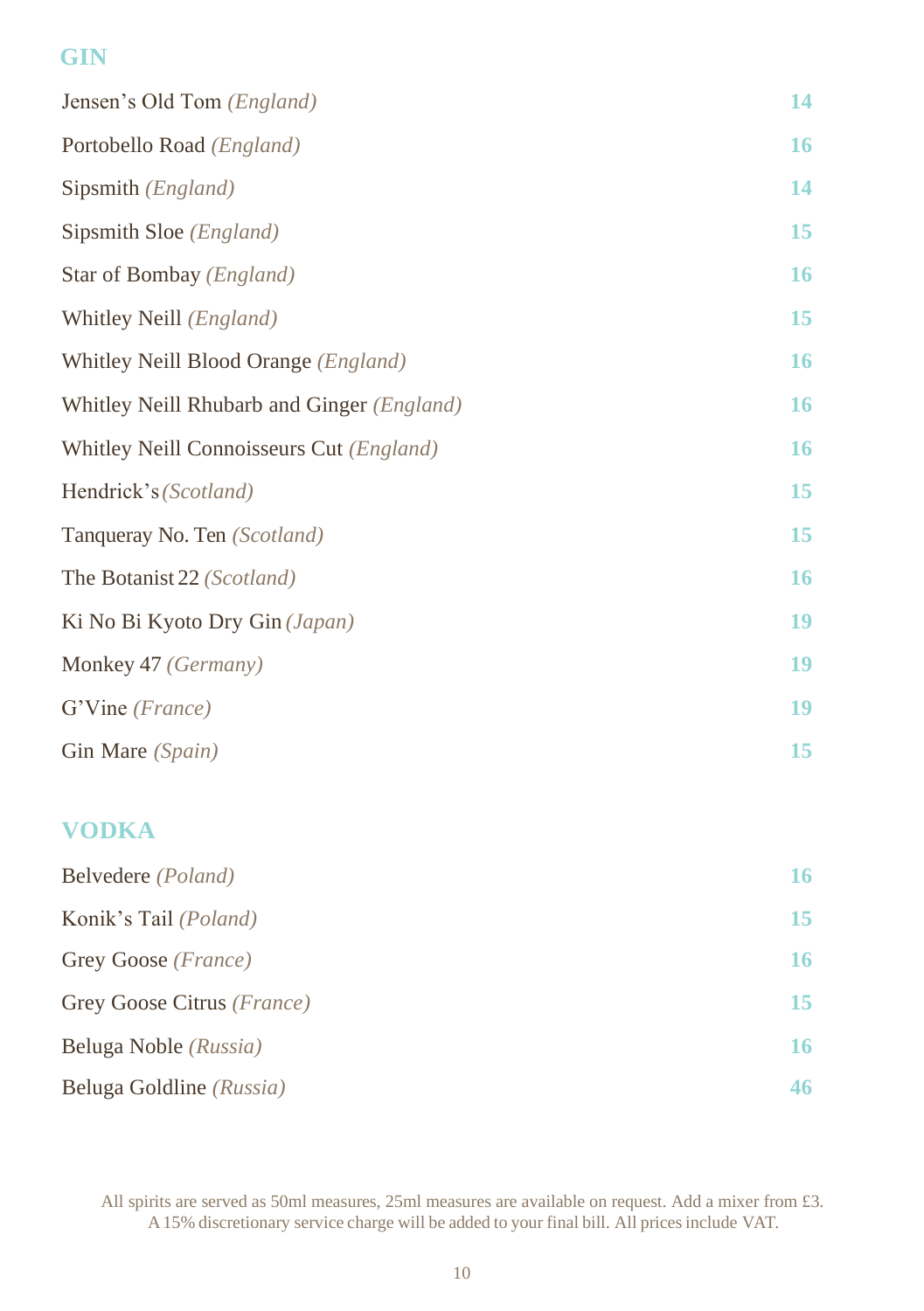## **WHISKY**

| Scotch & Irish                                 |    |
|------------------------------------------------|----|
| Aberfeldy 12 Year Old (Highland)               | 15 |
| Dalmore 12 Year Old (Highland)                 | 17 |
| Glenmorangie 10 Year Old (Highland)            | 15 |
| Glenfiddich 12 Year Old (Highland))            | 17 |
| The Macallan 18 Year Old (Highland)            | 64 |
| Oban 14 Year Old (Highland)                    | 18 |
| Lagavulin 16 Year Old (Islay)                  | 21 |
| Laphroaig 10 Year Old (Islay)                  | 15 |
| Talisker 10 Year Old (Island)                  | 18 |
| Balvenie 14 Year Old Caribbean Cask (Speyside) | 16 |
| Chivas Regal 18 Year Old (Blended)             | 22 |
| Dewar's 12 Year Old (Blended)                  | 14 |
| Johnnie Walker Black Label (Blended)           | 14 |
| Johnnie Walker Blue Label (Blended)            | 50 |
| Jameson (Irish)                                | 14 |
| American                                       |    |
| <b>Basil Hayden</b>                            | 17 |
| <b>Eagle Rare</b>                              | 16 |
| Jack Daniel's Old No.7                         | 12 |
| Jack Daniel's Single Barrel                    | 23 |
| Whistle Pig 10yrs Straight Rye                 | 40 |
| <b>Woodford Reserve</b>                        | 18 |
| <b>Woodford Reserve Rye</b>                    | 19 |
| Japanese                                       |    |
| Nikka From the Barrel                          | 18 |
| Nikka Yoichi                                   | 24 |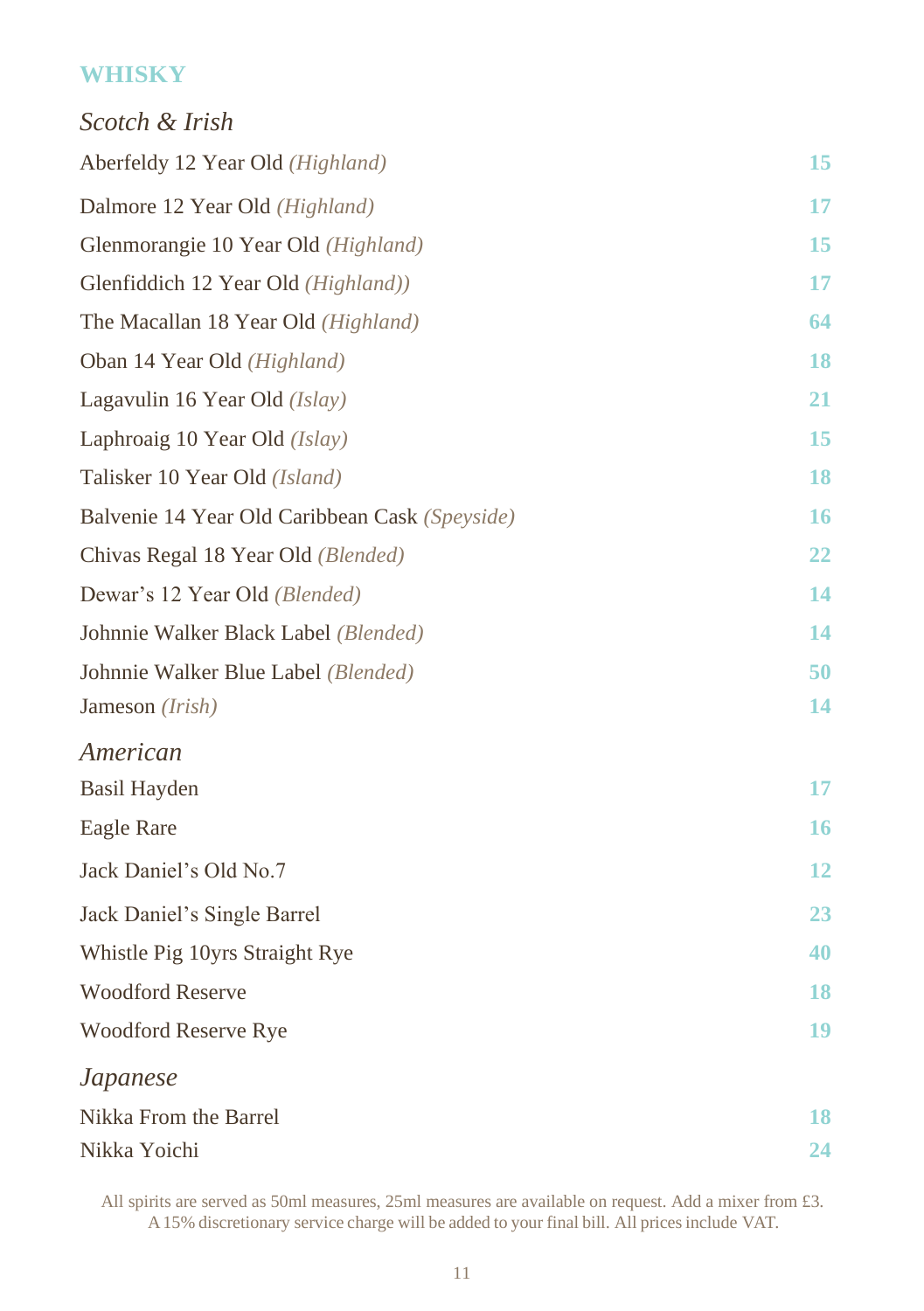## **RUM & CACHACHA**

| Bacardi Carta Blanca (Puerto Rico)          | 12        |
|---------------------------------------------|-----------|
| Bacardi Carta Ocho 8 Year Old (Puerto Rico) | 16        |
| Diplomatico Reserva Esclusiva (Venezuela)   | 18        |
| Santa Teresa 1796 (Venezuela)               | 19        |
| Facundo Exquisito (Bahamas)                 | 38        |
| Facundo Eximo (Bahamas)                     | 14        |
| Ron Zacapa (Guatemala)                      | 28        |
| Gosling (Bermuda)                           | 12        |
| Koko Kanu (Jamaica)                         | <b>12</b> |
| Mount Gay Black Barrel <i>(Barbados)</i>    | <b>16</b> |
| Leblon Cachacha (Brasil)                    | 13        |

## **TEQUILA & MEZCAL**

| Del Maguey Vida                             | 15        |
|---------------------------------------------|-----------|
| Koch Espadin                                | <b>18</b> |
| Patrón Silver                               | 16        |
| Patrón Reposado                             | <b>20</b> |
| Patrón Anejo                                | 23        |
| Don Julio Blanco                            | 14        |
| Don Julio Reposado                          | 15        |
| Tapatio Excelencia Gran Reserva Extra Añejo | 40        |
| Patrón Platinum                             | 75        |
| Patrón Burdeos                              | 155       |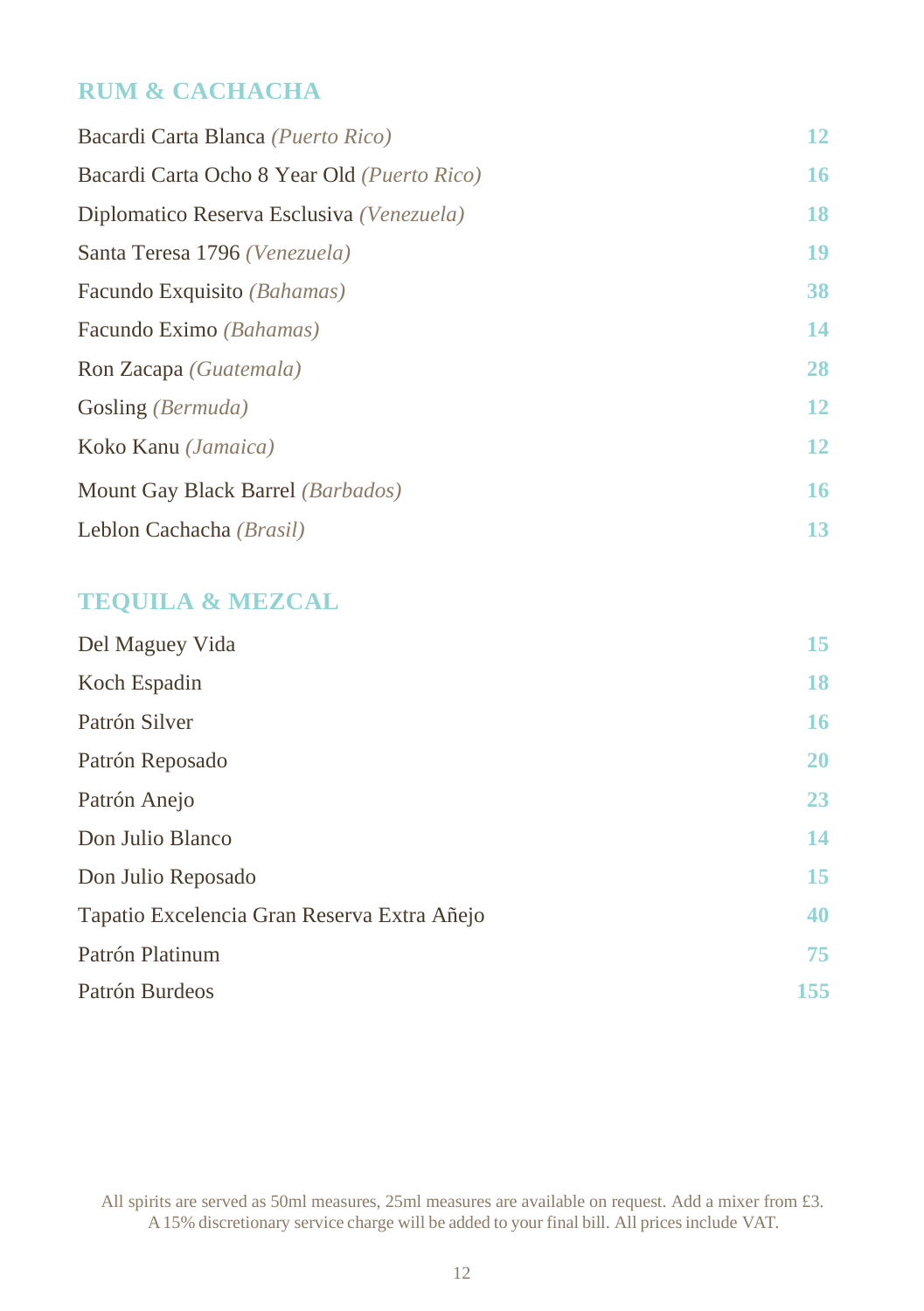#### **PISCO & GRAPPA**

| Grappa Nardini Riserva        | 18        |
|-------------------------------|-----------|
| Grappa Bepi Tosolini Barrique | 51        |
| Pisco ABA                     | 12        |
| <b>COGNAC</b>                 |           |
| Delamain Pale & Dry           | <b>20</b> |
| Hennessy XO                   | 36        |
| Rémy Martin Louis XIII (15ml) | 80        |
| Rémy Martin Louis XIII (25ml) | 128       |
| Rémy Martin Louis XIII (50ml) | 256       |
| Rémy Martin VSOP              | 12        |
| Rémy Martin XO                | 34        |
| <b>ARMAGNAC</b>               |           |
| Clos Martin 1989              | 19        |
| <b>CALVADOS</b>               |           |
| Domaine Dupont VSOP           | 16        |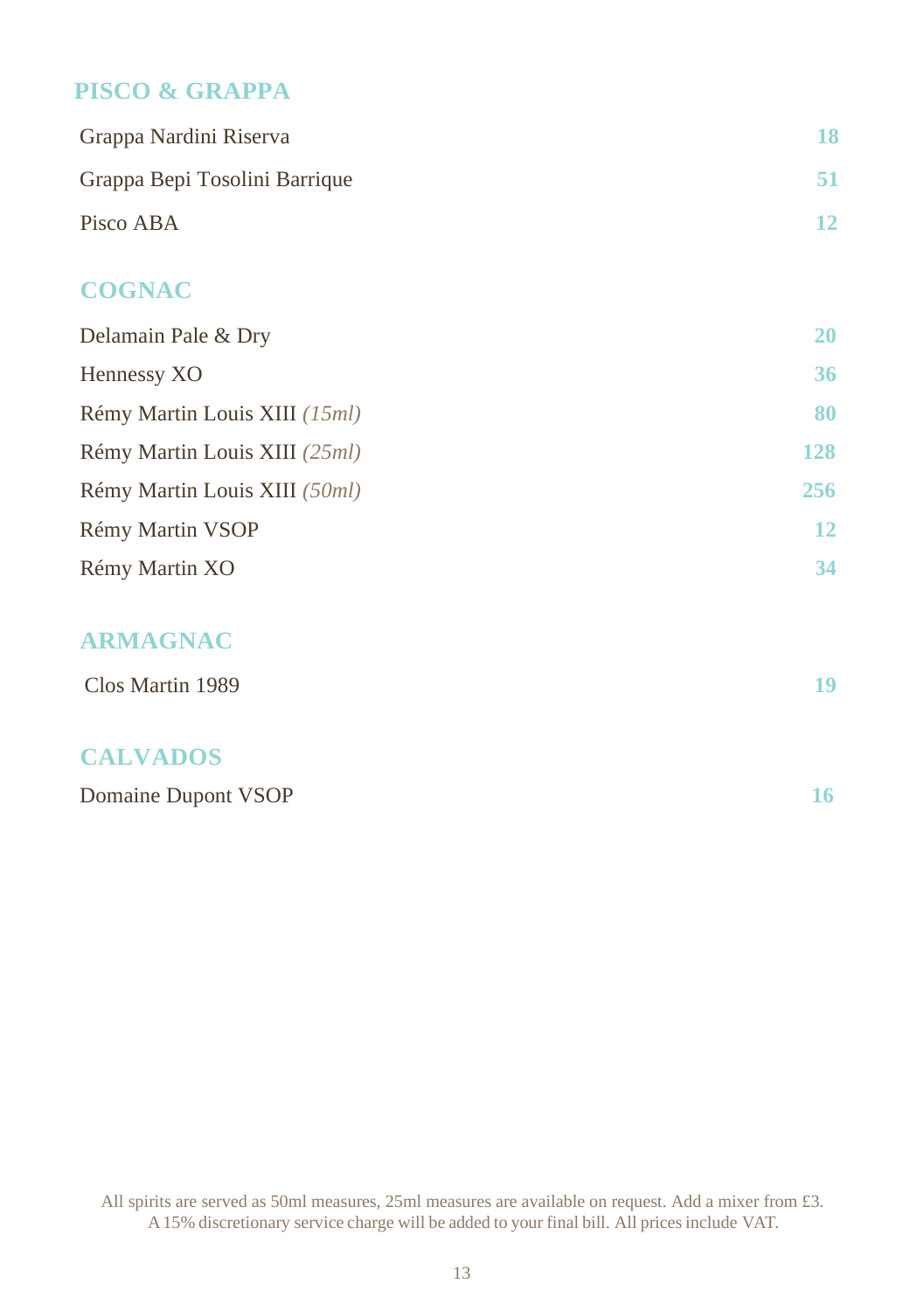## **LIQUEURS**

| Amaretto Disaronno                           | 12 |
|----------------------------------------------|----|
| Aperol                                       | 10 |
| <b>Baileys</b>                               | 10 |
| Cointreau                                    | 10 |
| <b>Grand Marnier</b>                         | 12 |
| Limoncello                                   | 12 |
| Bordeaux Distilling Cold Brew Coffee Liqueur | 11 |

## **AMARI & VERMOUTH**

| Amaro Cynar             | <b>10</b> |
|-------------------------|-----------|
| Amaro Montenegro        | <b>12</b> |
| Antica Formula          | 11        |
| Campari                 | 11        |
| Fernet Branca           | <b>10</b> |
| Lillet Blanc            | 10        |
| Martini Riserva Ambrato | 11        |
| Martini Riserva Rubino  | 11        |
| Mancino Sakura Vermouth | <b>10</b> |
| <b>Noilly Prat</b>      | <b>10</b> |
|                         |           |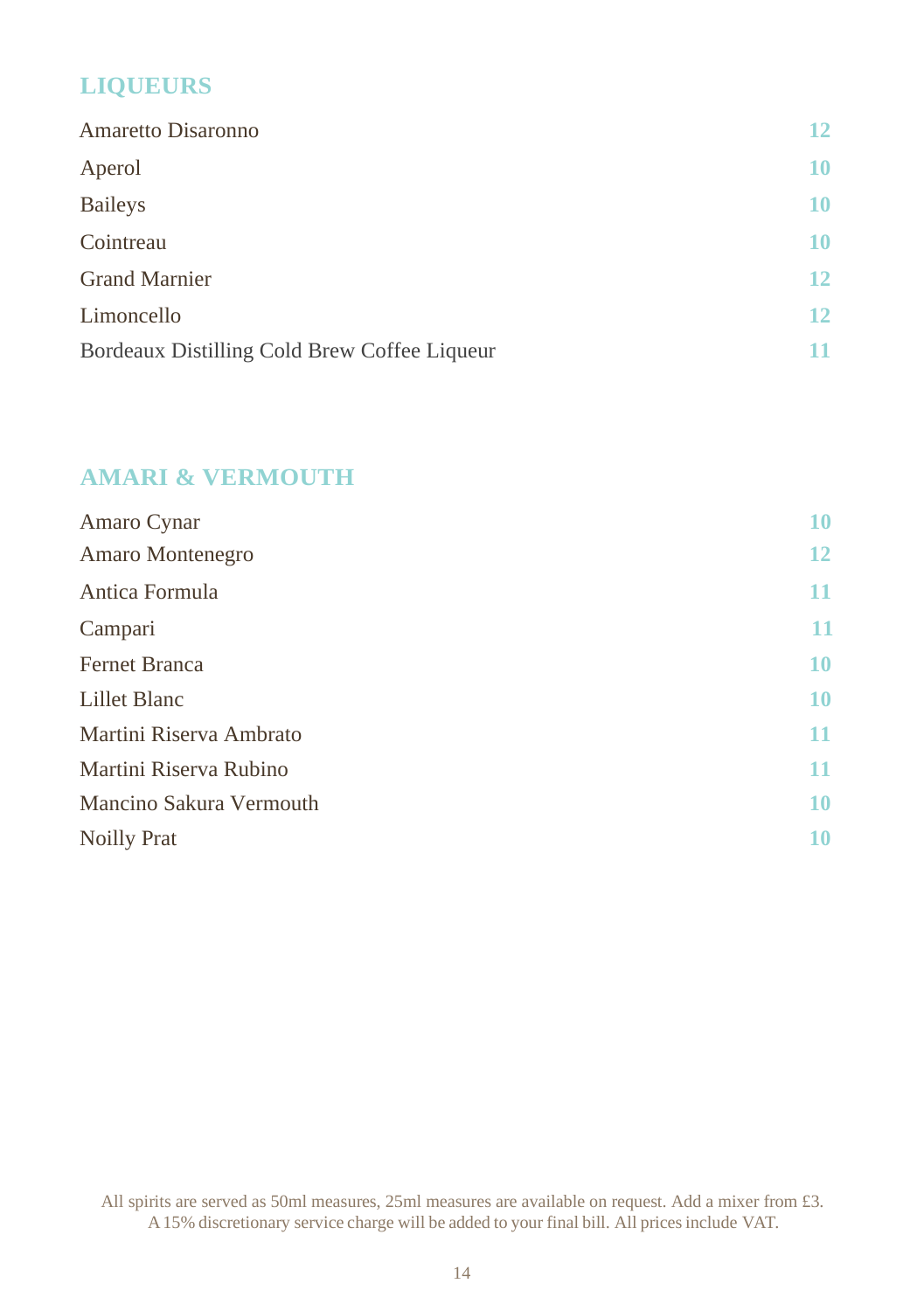# **BOTTLED BEERS**

| Meantime Pale Ale                                                                                | 4.3% | 8 | 330ml         |
|--------------------------------------------------------------------------------------------------|------|---|---------------|
| Moretti                                                                                          | 4.6% | 8 | 330ml         |
| Noam                                                                                             | 5.2% | 8 | 330ml         |
| <b>CIDER</b>                                                                                     |      |   |               |
| Sassy Apple Cider                                                                                | 5.2% | 8 | 330ml         |
| <b>SOFT DRINK &amp; JUICES</b>                                                                   |      |   |               |
| Still/Sparkling Water 330ml                                                                      |      |   | 3.5           |
| Still/Sparkling Water 750ml                                                                      |      |   | $6.5^{\circ}$ |
| Franklin & Sons                                                                                  |      |   | 6             |
| Tonic, Slimline Tonic, Soda Water, Ginger Ale, Ginger Beer, Lemonade,<br>Pineapple & Almond Soda |      |   |               |
| Coca Cola                                                                                        |      |   | 6             |
| Coca Cola, Diet Coke, Coca Cola Zero                                                             |      |   |               |
| Fresh Orange, Apple, Pink Grapefruit                                                             |      |   | 8             |
| Freshly Squeezed Orange, Pink Grapefruit, Green Apple                                            |      |   | 12.5          |